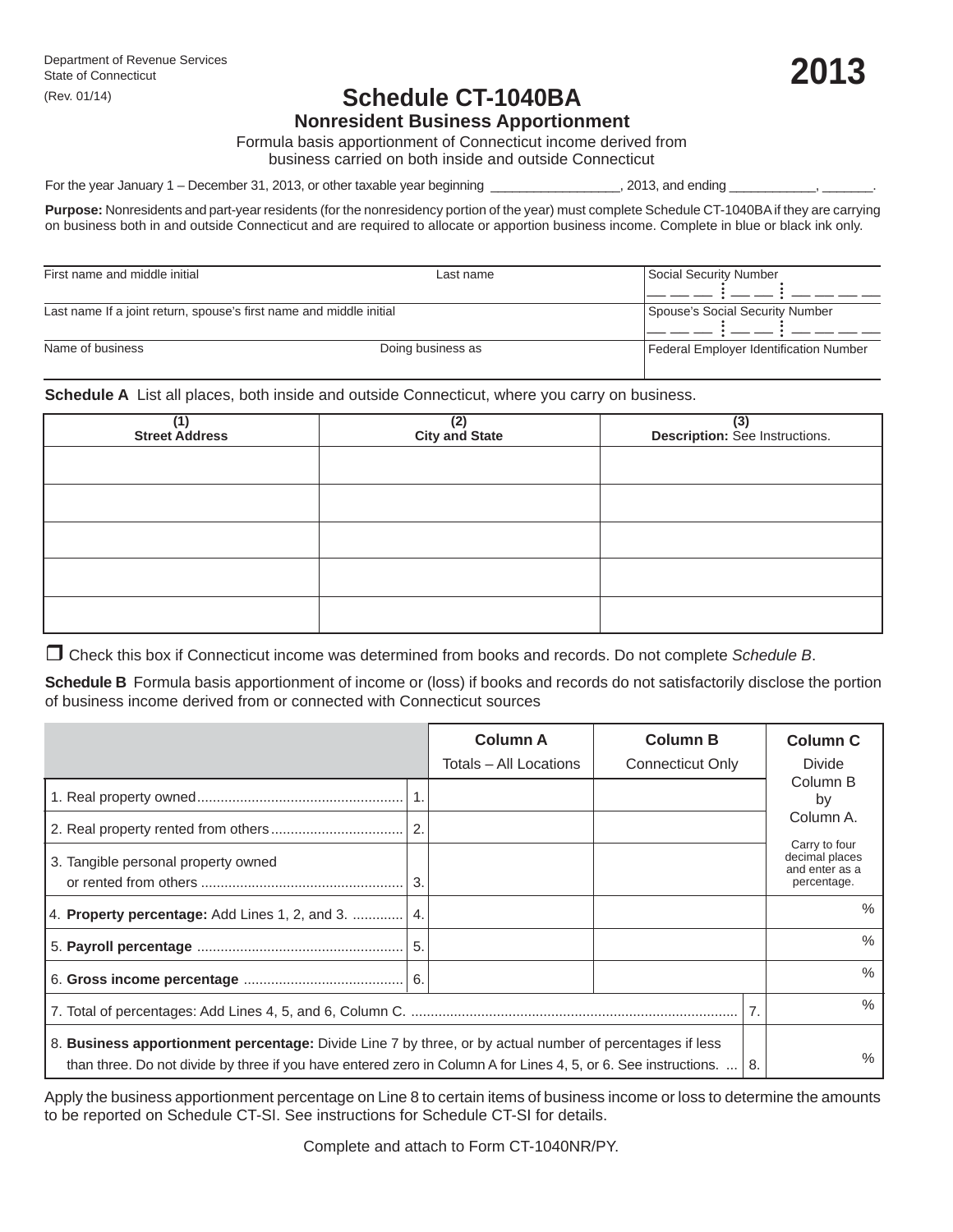#### **Who Must Allocate or Apportion Business Income**

An allocation or apportionment of business income must be made if you are a nonresident and you are carrying on business both in and outside of Connecticut.

Generally, you are considered to be carrying on business at the location:

- 1. Where you maintain, operate, or occupy desk space, an office, a shop, a store, a warehouse, a factory, an agency, or other place where your affairs are regularly carried on (this summary is not all inclusive); **or**
- 2. Where your business is transacted with a fair measure of permanency and continuity.

You are considered to be carrying on business outside Connecticut if you maintain, operate, or occupy outside Connecticut an office, a shop, a store, a warehouse, a factory, an agency, or other place where your business matters are systematically and regularly carried on.

You are not considered to be carrying on business outside Connecticut and may not allocate or apportion business income if you have an occasional or isolated business transaction outside Connecticut or if you have no regular place of business outside of Connecticut.

You are not considered to be carrying on business in Connecticut if your business activities in Connecticut are considered casual, isolated, or inconsequential. See *Activities Considered Casual, Isolated, or Inconsequential* in the Form CT-1040NR/PY instruction booklet.

**Example 1:** A plumber, who is a resident of Rhode Island, carries on his business from an office in Danielson, Connecticut. He has maintenance contracts with housing authorities in the Worcester, Massachusetts, area that require him to regularly perform his services at various locations in and around Worcester. This taxpayer is considered to be carrying on business in Connecticut (by reason of his office in this state) and in Massachusetts (because his business is conducted there with a fair measure of permanency and continuity).

**Example 2:** Assume the same facts as in Example 1 except that the taxpayer carries on his business from an office in Auburn, Massachusetts, and has maintenance contracts with housing authorities in northeast Connecticut that require him to regularly perform his services at various locations in and around Connecticut. This taxpayer is considered to be carrying on business in Massachusetts (by reason of his office there) and in Connecticut (because his business is conducted here with a fair measure of permanency and continuity).

# **Who Must Complete Schedule A**

**Any nonresidents who are required to allocate or apportion income** because they carry on business both in and outside of Connecticut must complete *Schedule A*.

**If income is determined from separate books and records of the business (allocation of income):** If you carry on business both in and outside of Connecticut and maintain books and records that satisfactorily disclose the portion of business income derived from or connected with sources within Connecticut, check the box in the space immediately below *Schedule A*. **Do not** complete *Schedule B*.

If you report income using this method, your income reported to other states in which you carry on your business, where the states permit allocation on the basis of separate books and records, must result in a consistent allocation of income. Where another state does not permit allocation on the basis of separate books and records, a consistent allocation of income may not be possible.

**Example 3:** Assume the same facts as in Example 1 except that the plumber allocated, on the basis of separate books and records, the income derived from his plumbing business on his Connecticut nonresident return as follows. The income from his plumbing business is \$134,000 with \$91,500 being from Connecticut business and \$42,500 from Massachusetts business. Therefore, on his Massachusetts return, this taxpayer must also allocate \$91,500 of this income to Connecticut and \$42,500 to Massachusetts since Massachusetts permits allocation on the basis of separate books and records.

## **Who Must Complete Schedule B**

If your books and records do not satisfactorily disclose the portion of business income derived from or connected with sources within Connecticut, income from business carried on both in and outside of Connecticut must be apportioned by using the **business apportionment percentage** (arrived at by completing *Schedule B*) or by using an approved alternative method. *Schedule B* of Schedule CT-1040BA must be completed for this purpose and attached to Form CT-1040NR/PY. If you submit an alternative method of apportionment, you must also complete Schedule CT-1040BA and include with it information explaining the alternative method of apportionment.

The **business apportionment percentage** or alternative method is **not** applied to income from the rental of real property or gains (losses) from the sale of real property. The entire rental income from **Connecticut** real property or gain from the sale of the property is allocated to Connecticut and the entire amount of any loss from the sale is allocated to Connecticut. Rental income from real property located **outside** Connecticut or gain from the sale of this property is allocated outside Connecticut. Any loss connected with the property is allocated outside Connecticut.

The **business apportionment percentage** is applied to business income (loss), farm income (loss), or to the income from intangible personal property (such as annuities, dividends, interest, and gains from the disposition of intangible personal property) if the property is used in or connected with a business carried on both in and outside of Connecticut.

If you carried on more than one business for which an apportionment of business income is required on Schedule CT-1040BA, prepare a separate Schedule CT-1040BA for each business and attach all schedules to Form CT-1040NR/PY.

## **Schedule A Instructions**

In Column 1 and Column 2, list the exact locations both in and outside of Connecticut where you carry on business. In Column 3, describe the places listed in Column 1 and Column 2 (for example, branch office, agency, factory, warehouse, etc.) **and** state whether you rent or own these places.